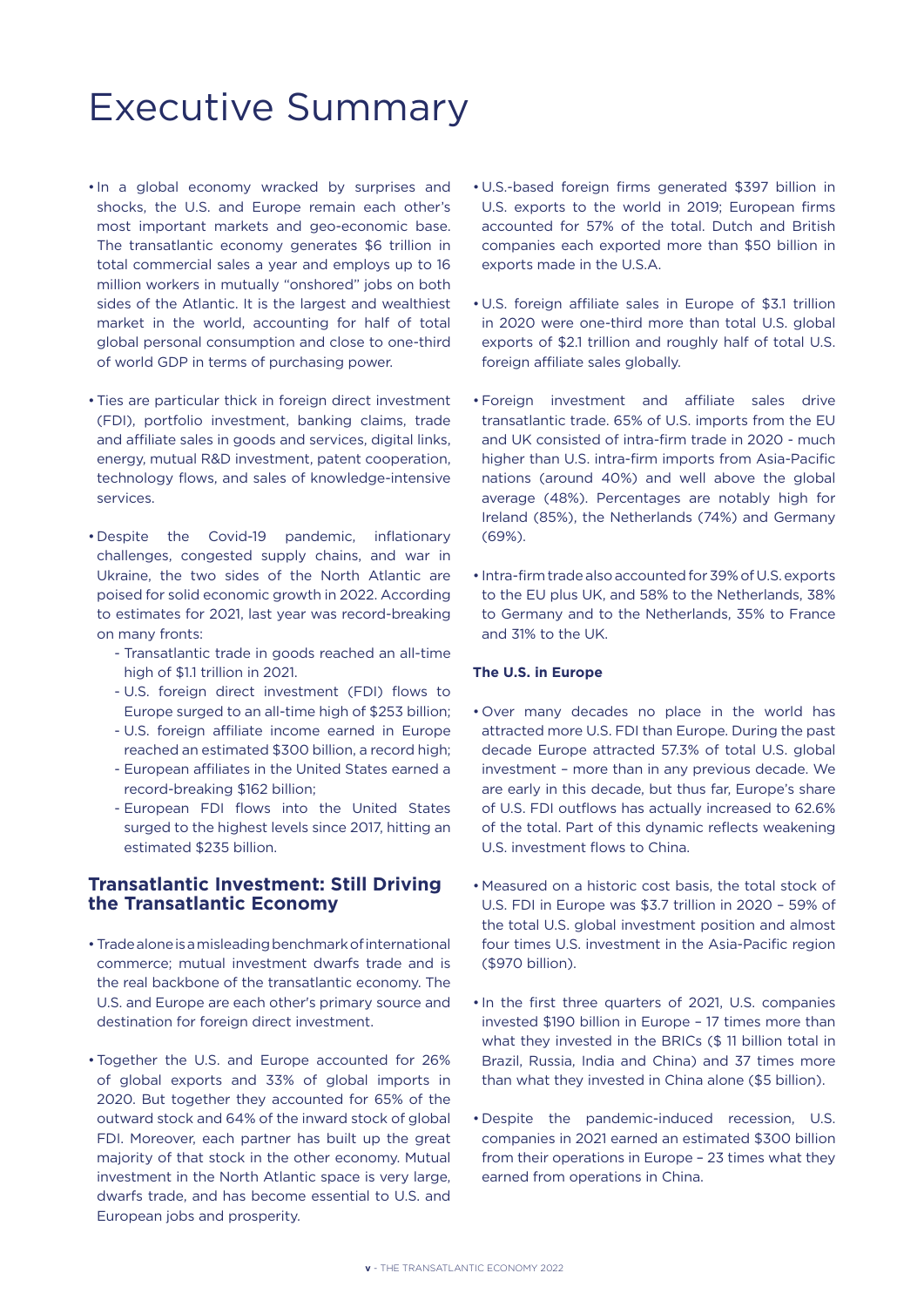- Official figures can be misleading when it comes to the original source and the ultimate destination of FDI. For instance, Germany officially accounted for only 4% of U.S. FDI flows since 2010. Yet much U.S. FDI flows into Germany from neighboring countries. Whereas official figures indicate that FDI stock in Germany from the U.S. in 2017 was \$90 billion, "real FDI" stock from the U.S. to Germany was actually \$170 billion. Similarly, "real FDI" links from Germany to the U.S. are considerably higher than official statistics might indicate. The same is true for other important bilateral investment links.
- In 2020, U.S. FDI flows to nonbank holding companies in Europe rebounded sharply to \$62.8 billion. Holding companies accounted for \$2.9 trillion, or about 47% of the global U.S. outward FDI position of approximately \$6.2 trillion, and 54% of total U.S. FDI stock in Europe.
- Excluding holding companies, total U.S. FDI stock in Europe in 2020 amounted to \$1.7 trillion – a much smaller figure but still more than 2.5 times larger than total U.S. investment in the Asia-Pacific region (FDI stock of \$654 billion excluding holding companies).
- From 2009 to 2020, Europe still accounted for over half of total U.S. FDI outflows globally and more than double the share to Asia when flows from holding companies are removed from the overall figures.
- Of the top twenty global export platforms for U.S. multinationals in the world, ten are located in Europe. For U.S. companies, Ireland is the number one platform in the world from which their affiliates can reach foreign customers. Switzerland, ranked third, remains a key export platform and pan-regional distribution hub for U.S. firms.
- America's capital stock in the UK (\$890 billion) in 2020 is more than triple combined investment in South America, the Middle East and Africa (\$278 billion). Total investment stock in China was just \$124 billion in 2020, only about 14% of U.S. investment stock in the UK. The U.S. investment presence in China and India (\$166 billion in 2020) was just 19% of total U.S. investment in the UK.
- In 2020, Europe accounted for roughly 63% \$17.6 trillion – of Corporate America's total foreign assets globally. Largest shares: the UK (20%, \$5.5 trillion in 2019) and the Netherlands (12%, \$3.2 trillion in 2019).
- America's asset base in Germany (\$960 billion in 2019) was more than a third larger than its asset base in all of South America and more than double its assets in China.
- America's assets in Ireland (\$2 trillion in 2019) were light years ahead of those in China (\$453 billion).
- Ireland has also become the number one export platform for U.S. affiliates in the entire world. Exports from U.S. affiliates based in Ireland reached \$377 billion in 2019, about 5 times more than U.S. affiliate exports from China and about 3.5 times more than affiliate exports from Mexico.
- Total output of U.S. affiliates in Europe (\$655 billion) and of European affiliates in the U.S. (\$678 billion) in 2020 was greater than the total gross domestic product of such countries as the Netherlands, Turkey or Indonesia.
- Aggregate output of U.S. affiliates globally reached \$1.4 trillion in 2020; Europe accounted for 48% of the total.
- U.S. affiliate output in Europe (\$686 billion) in 2019 was roughly 73% larger than affiliate output in the entire Asia-Pacific region (\$396 billion). U.S. affiliate output in China (\$81 billion) and India (\$38 billion) lag behind U.S. affiliate output in the UK (\$164 billion) and Ireland (\$101 billion).
- Sales of U.S. affiliates in Europe were roughly 80% larger than the sales of U.S. affiliates in the entire Asian region in 2019. Affiliate sales in the UK (\$724 billion) were double total sales in South America. Sales in Germany (\$370 billion) were roughly double the combined sales in Africa and the Middle East.
- U.S. affiliate income from Europe in the first nine months of 2021 (\$225 billion) was about 2.7 times more than U.S. affiliate income in all of Asia (\$82.8 billion). Europe accounted for roughly 53% of U.S. global foreign affiliate income in the first nine months of 2021.
- U.S. affiliate income from China and India in 2020 (\$14.3 billion) was a fraction of what U.S. affiliates earned in the Netherlands (\$66 billion), Ireland (\$55 billion), or the UK (\$41 billion).
- U.S. affiliate income in China in the first three quarters of 2021 (\$9.9 billion), however, was more than combined affiliate income in Germany (\$6.6 billion) and Spain (\$2.8 billion), and income in India (\$4.5 billion) was well more than that earned in many European countries.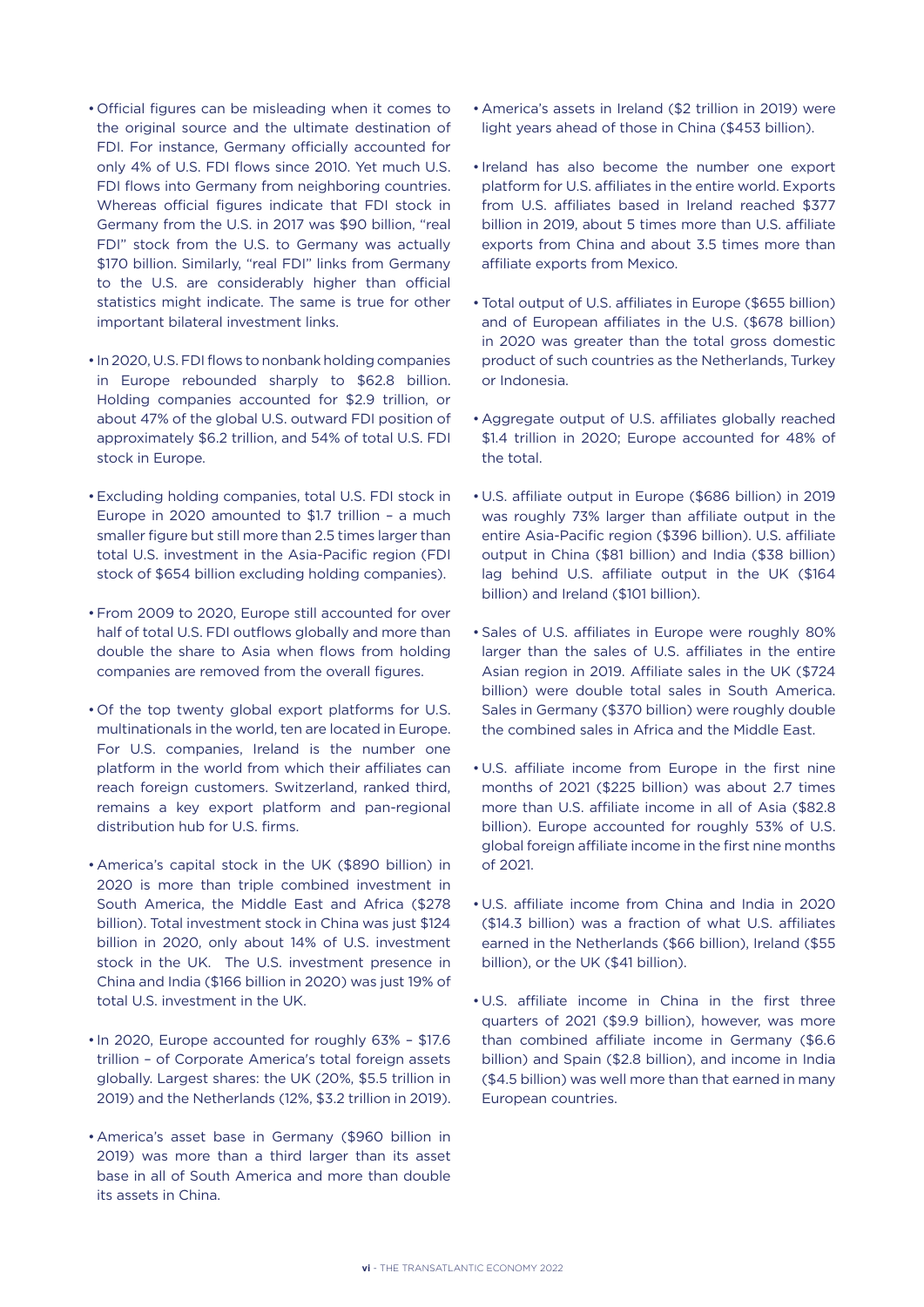#### **Europe in the U.S.**

- Europe accounted for over 70% of global FDI that flowed into the U.S. in the first three quarters of 2021. Annualizing data, U.S. FDI inflows from Europe are estimated to come in at \$235 billion in 2021, versus just \$87 billion in 2020.
- The U.S. accounted for almost 25% of the EU27's total outward FDI position globally in 2019 – 10 times more than the EU's investment position in China, which accounted for less than 2.5%. Total European stock in the U.S. of \$2.9 trillion in 2020 was more than three times the level of comparable investment from all of Asia. Germany's total FDI stock in the United States totaled \$411 billion in 2020. Chinese FDI stock in the United States was less than one-tenth of that total (\$38 billion).
- UK firms accounted for 25% (\$168 billion) and German companies for 20% (\$129 billion) of total European affiliate output in the U.S. in 2020.
- UK firms were the largest source of greenfield foreign investment projects in 18 U.S. states during the ten-year period from July 2011-June 2021. German companies led in 12 states, followed by Canadian companies in 9 states and Japanese companies in 7.
- Europe accounted for roughly 64% of the \$4.6 trillion of foreign capital invested in the U.S. as of 2020 on a historic cost basis.
- The bulk of the capital was sunk by British firms (with total UK stock amounting to \$487 billion), the Netherlands (\$483 billion), Germany (\$411 billion), Switzerland (\$300 billion).
- In 2019, total assets of European affiliates in the U.S. were an estimated \$8.1 trillion. UK firms ranked first, followed by those from Germany, Switzerland and France.
- In 2019, European assets accounted for about 52% of total foreign assets in the United States.
- We estimate that European-owned assets in the U.S. fell slightly in 2020 to \$7.9 trillion.
- We estimate income of European affiliates in the U.S. in 2021 hit a record \$162 billion.
- The output of British firms in the U.S. in 2019 reached \$172 billion – roughly a quarter of the total output of European firms in the U.S. The output of German firms in the U.S. totaled \$132 billion, 19% of the European total.
- European companies operating in the U.S. accounted for 61% of the roughly \$1.1 trillion contributed by all foreign firms to U.S. aggregate production in 2019. European affiliate output (\$694 billion) was more than four times larger than Japanese affiliate output (\$163 billion), 5.4 times larger than Canadian affiliate output (\$127 billion) and over 46 times greater than Chinese affiliate output (\$15 billion).
- Chinese affiliate output in the U.S. of just \$15 billion in 2019 was less than that of Sweden (\$20 billion).
- European companies accounted for 74% of total foreign FDI in U.S. manufacturing in 2019. The U.S. chemicals sector was the biggest recipient of European investment (\$594 billion).
- Affiliate sales, not trade, are the primary means by which European firms deliver goods and services to U.S. consumers. In 2020 European affiliate sales in the U.S. (\$2.6 trillion) were more than triple U.S. imports from Europe (\$852 billion).
- Sales by British affiliates in the U.S. totaled \$684 billion in 2019, followed by German affiliate sales (\$548 billion) and those by Dutch affiliates (\$378 billion).

# **Transatlantic Trade**

- The EU and the United States are each other's most important trading partners. According to 2021 estimates, EU27-U.S. trade in goods and services of  $E1.1$  trillion was 42% higher than EU27 trade with China of  $£782$  billion.
- Transatlantic goods trade soared in 2021, with both U.S. goods exports to Europe (\$386 billion) and U.S. goods imports from Europe (\$670 billion) hitting record highs.
- Most trade today is conducted through intermediates, known as indirect trade. The United States, Germany, France and the Netherlands are four of the world's top five indirect traders. While conventional trade statistics portray China as the world's leading exporter, it ranks third in terms of indirect exports – and its share is falling.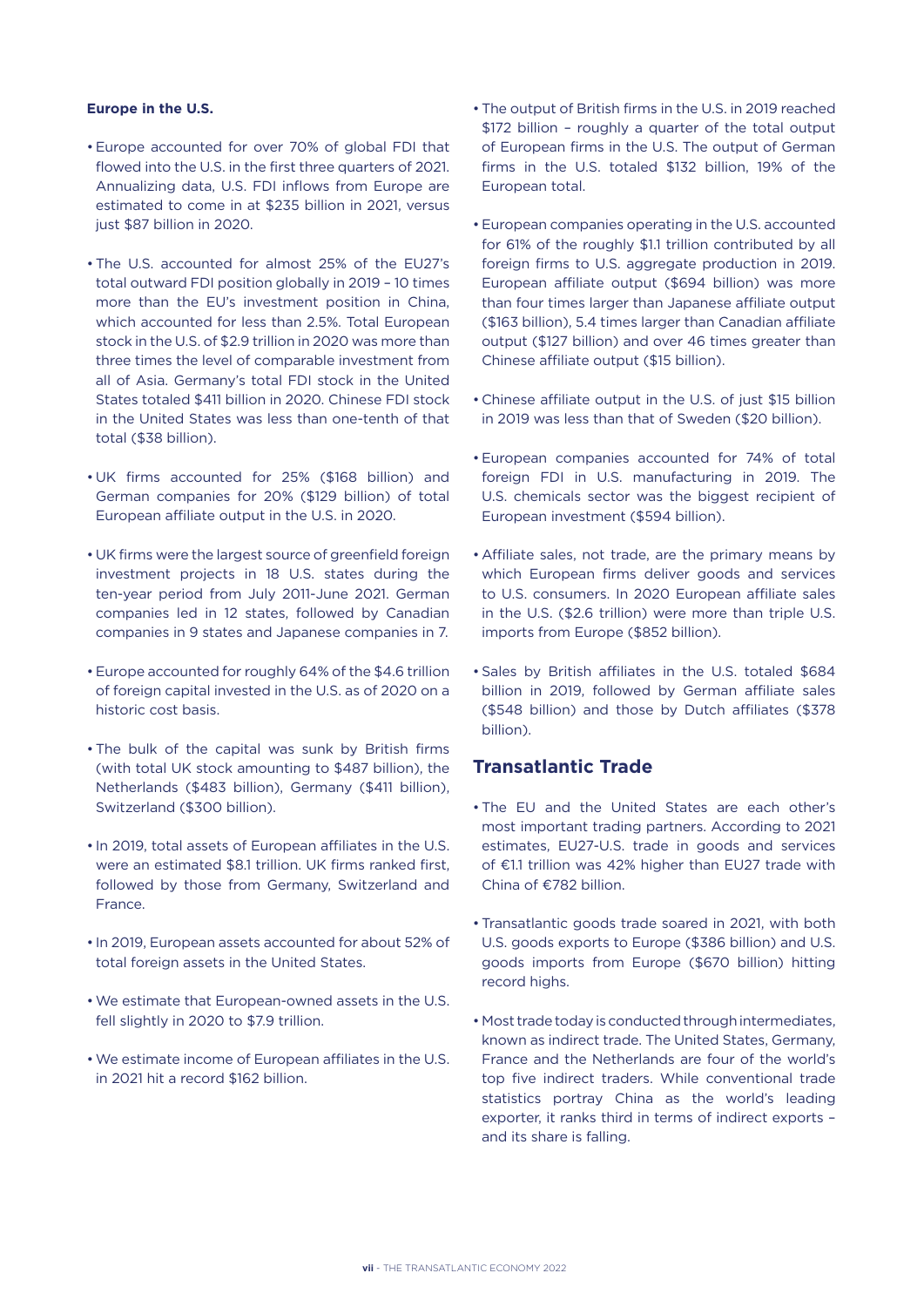- Texas is the top U.S. state exporter of goods to Europe, followed by California, New York, New Jersey and Illinois.
- 45 of the 50 U.S. states, including the Pacific coast's largest state of California, export more goods to Europe than to China, in many cases by a wide margin.
- In 2020 Utah exports to Europe were 15 times those to China; New York, Maryland and North Dakota about 8 times more; Florida and Rhode Island 7 times more; Connecticut and New Hampshire 6 times more; Arkansas, Kentucky and Oklahoma over 5 times more; and Arizona and Illinois 4 times more.
- Germany was the top European export market for 21 U.S. states, the UK for 9, and the Netherlands for 8 in 2020.

# **Transatlantic Services**

- The U.S. and Europe are the two leading services economies in the world. The U.S. is the largest single country trader in services, while the EU is the largest trader in services among all world regions. The U.S. and EU are each other's most important commercial partners and major growth markets when it comes to services trade and investment. Moreover, deep transatlantic connections in services industries, provided by mutual investment flows, are the foundation for the global competitiveness of U.S. and European services companies.
- Five of the top ten export markets for U.S. services are in Europe. Europe accounted for 41% of total U.S. services exports and for 43% of total U.S. services imports in 2020.
- U.S. services exports to Europe reached a record \$342 billion in 2019 before plunging 14.7% to \$291 billion in pandemic-year 2020. The U.S. had a \$94 billion trade surplus in services with Europe in 2020, compared with its \$284 billion trade deficit in goods with Europe.
- U.S. imports of services from Europe also plunged 20% in 2020 to \$197 billion. The UK, Germany, Switzerland, Ireland, and France are top services exporters to the U.S.
- Moreover, foreign affiliate sales of services, or the delivery of transatlantic services by foreign affiliates, have exploded on both sides of the Atlantic over the past few decades and become far more important than exports.
- Sales of services of U.S. affiliates in Europe totaled \$1 trillion, or 55% of the global total in 2019, and roughly two-thirds more than U.S. services exports to Europe of \$342 billion.
- The UK alone accounted for 29% (\$288 billion) of all U.S. affiliate services sales in Europe in 2019 – more than combined U.S. affiliate services sales in Latin America and the Caribbean (\$178 billion), Africa (\$15 billion) and the Middle East (\$26 billion). Affiliate services sales in Ireland remain quite large – \$182 billion.
- Europe accounted for roughly 55% of total U.S. affiliate services sales globally.
- European affiliate sales of services in the U.S. of \$655 billion in 2019 were about one-third less than U.S. affiliate sales of services in Europe.
- Nonetheless, European companies are the key provider of affiliate services in the U.S. Foreign affiliate sales of services in the U.S. totaled \$1.2 trillion in 2019; European firms accounted for 53% of the total. British affiliates lead in terms of affiliate sales of services (\$166 billion), followed closely by Germany (\$157 billion).
- European companies operating in the U.S. generated an estimated \$615 billion in services sales in 2020 – 3 times more than European services exports to the U.S. of \$197 billion.

# **The Transatlantic Digital Economy**

- The transatlantic theatre is the fulcrum of global digital connectivity. U.S. and European cities (Frankfurt, London, Amsterdam, Paris, Stockholm, Miami, Marseille, Los Angeles) are the world's foremost hubs for international communication and data exchange.
- Transatlantic cable connections are the densest and highest capacity routes, with the highest traffic, in the world, with an estimated 38% compound annual growth rate until 2025. Submarine cables in the Atlantic carry 55% more data than transpacific routes.
- The U.S. and Europe are each other's most important commercial partners when it comes to digitallyenabled services. The U.S. and the EU are also the two largest net exporters of digitally-enabled services to the world.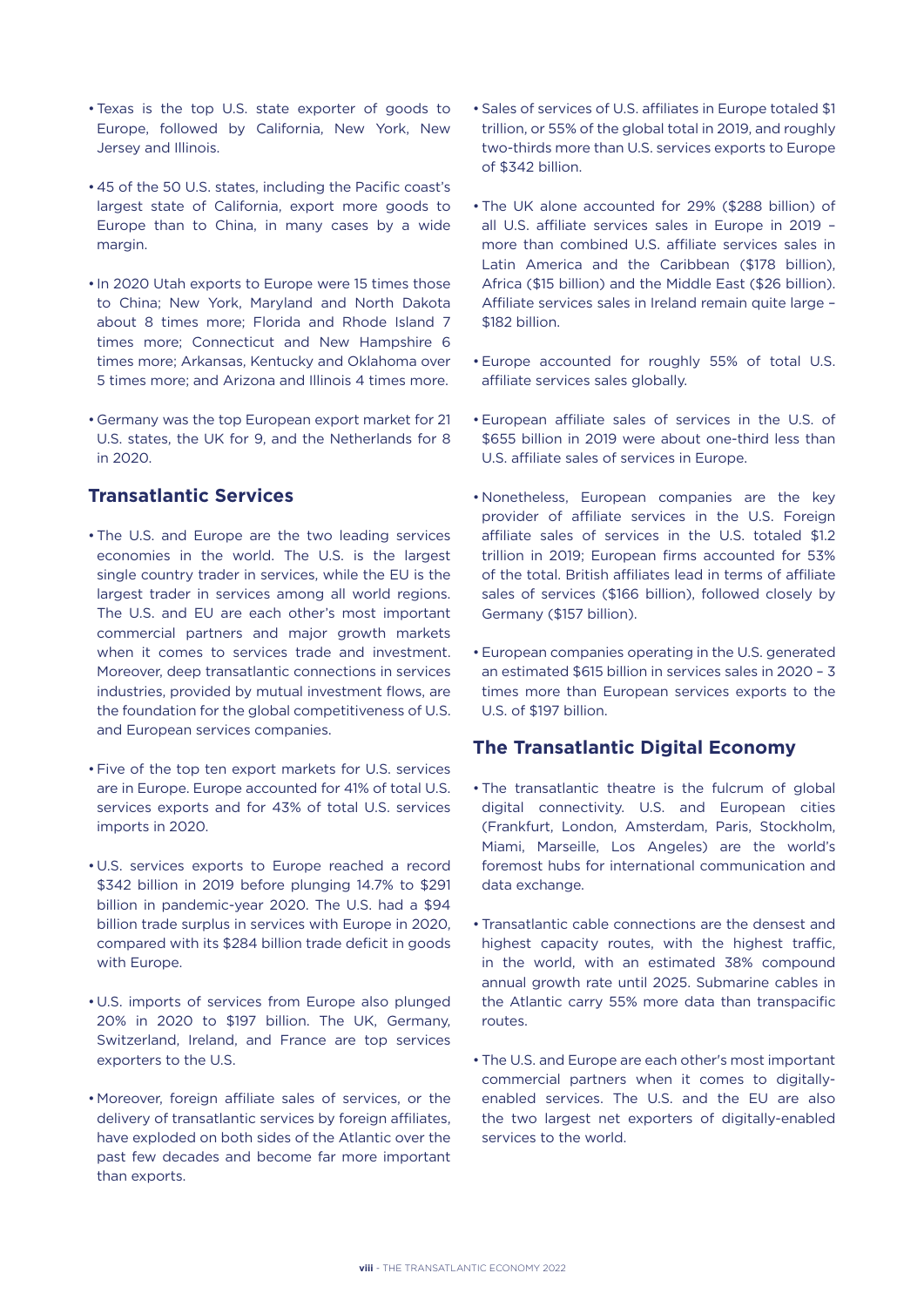- U.S. trade in digitally-deliverable services totaled \$850.6 billion in 2020, followed by Ireland (\$524.9 billion), the UK (\$433 billion) Germany (\$387.1 billion), China (\$294 billion), France (\$278.2 billion) and the Netherlands (\$250.8 billion).
- In 2020, digitally-enabled services accounted for 73% of all U.S. services exports, 67% of all services imports, and 87% of the U.S. global surplus in trade in services.
- In 2020, the U.S. registered a \$213.6 billion trade surplus in digitally-enabled services with the world. Its main commercial partner was Europe, to which it exported over \$247 billion in digitally-enabled services and from which it imported \$142 billion, generating a trade surplus with Europe in this area of over \$105 billion.
- U.S. exports of digitally-enabled services to Europe were about 2.7 times greater than U.S. digitallyenabled services exports to Latin America, and roughly double U.S. digitally-enabled services exports to the entire Asia-Pacific region.
- $\cdot$  In 2020, EU member states collectively exported  $\epsilon$ 1 trillion and imported  $E1$  trillion in digitally-enabled services to countries both inside and outside the EU. Excluding intra-EU trade, EU member states exported  $€551$  billion and imported  $€594.5$  billion, resulting in a deficit of  $\epsilon$ 43.3 billion for these services.
- Digitally-enabled services represented 61% of all EU services exports to non-EU countries and 68% of all EU services imports from non-EU countries.
- In 2020, the U.S. accounted for 22% of the EU's digitally-enabled services exports to non-EU countries, and 34% of EU digitally-enabled services imports from non-EU countries.
- The U. S. purchased €122.1 billion, making it the largest recipient of EU27 digitally-enabled services exports - ahead of the UK ( $\epsilon$ 121.1 billion) and just slightly behind the entire region of Asia and Oceania (¤138.1 billion).
- Digitally-enabled services are not just exported directly, they are used in manufacturing and to produce goods and services for export. Over half of digitally-enabled services imported by the U.S. from the EU is used to produce U.S. products for export, and vice versa.
- In 2020, EU member states imported just over 1 trillion in digitally-enabled services. 41% originated

from other EU member states. Another 20% (€204.7 billion) came from the U.S., making it the largest supplier of these services. The EU imports of these services from the U.S. were almost double imports from the UK  $(E114.2 \text{ billion})$ .

- Even more important than both direct and valueadded trade in digitally-enabled services, however, is the delivery of digital services by U.S. and European foreign affiliates. U.S. services supplied by affiliates abroad were \$1.8 trillion, roughly 2.5 times global U.S. services exports of \$705.6 billion. Moreover, half of all services supplied by U.S. affiliates abroad are digitally-enabled.
- 53% of the \$998 billion in services provided in Europe by U.S. affiliates in 2019 was digitally-enabled.
- U.S. affiliates in Europe supplied \$529 billion in digitally-enabled services in 2019, more than double U.S. digitally-enabled exports to Europe.
- European affiliates in the U.S. supplied \$287 billion in digitally-enabled services in 2019, double European digitally-enabled exports to the U.S.
- In 2019, Europe accounted for 71% of the \$303.8 billion in total global information services supplied abroad by U.S. multinational corporations through their majority-owned foreign affiliates.
- U.S. overseas direct investment in the "information" industry in the UK alone was 66% more than such investment in the entire Western Hemisphere outside the United States, and roughly the same as such investment in all of Asia, the Middle East and Africa combined, and 14 times such investment in China. Equivalent U.S. investment in Germany was 2.7 times more than in China.
- Including all types of e-commerce, the United States is the top market in the world; online sales there are 2.8 times higher than in Japan and 3.7 times higher than in China. North America and Europe account for six of the top 10 e-commerce countries.
- North American and European countries account for 9 of the top 10, and 17 of the top 20, countries when it comes to combined digital and entrepreneurial ecosystem development.
- The U.S. leads the world in international trade in products delivered through data flows, followed by the UK, France, Germany, India, Ireland, the Netherlands, and Switzerland.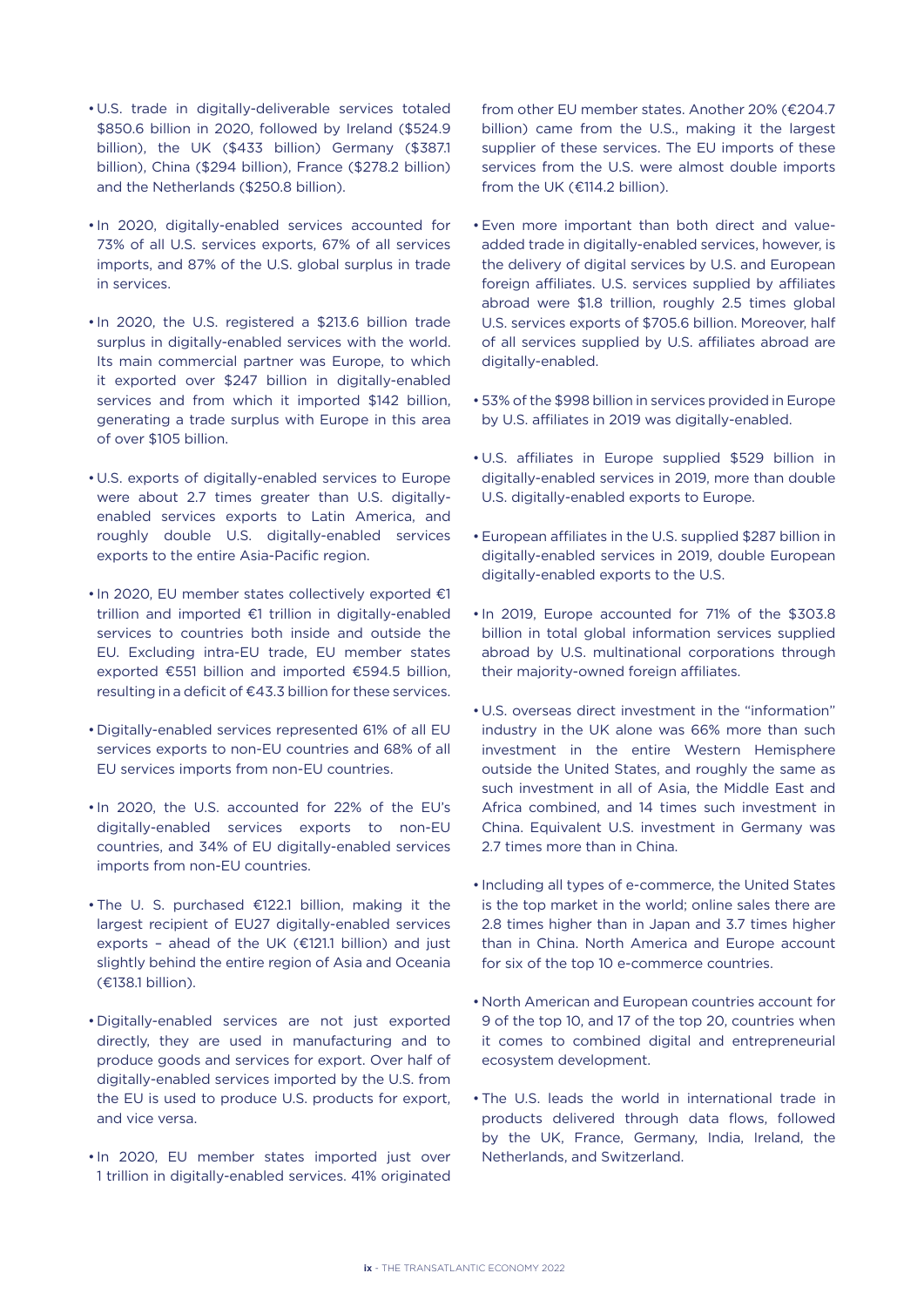## **Transatlantic Jobs**

- Despite stories about U.S. and European companies decamping for cheap labor markets in Mexico or Asia, most foreigners working for U.S. companies outside the U.S. are European, and most foreigners working for European companies outside the EU are American.
- European companies in the U.S. employ millions of American workers and are the largest source of onshored jobs in America. Similarly, U.S. companies in Europe employ millions of European workers and are the largest source of onshored jobs in Europe.
- U.S. and European foreign affiliates directly employed an estimated 9.4 million workers in 2020.
- These figures understate the overall job numbers, since they do not include
- jobs supported by transatlantic trade flows;
- indirect employment effects of nonequity arrangements such as strategic alliances, joint ventures, and other deals; and
- indirect employment generated for distributors and suppliers.
- U.S. affiliates directly employed an estimated 4.8 million workers in Europe in 2020 – 30% more than in 2000.
- Roughly 33% of the 14.4 million people employed by U.S. majority-owned affiliates around the world in 2019 lived in Europe; that share is down from 41% in 2009.
- U.S. affiliates employed more manufacturing workers in Europe in 2019 (1.9 million) than they did in 1990 (1.6 million), and about the same as in 2000 (1.9 million). Manufacturing employment has declined in some countries but has rebounded in others.
- Poland has been a big winner: U.S. affiliate manufacturing employment grew almost three times between 2000 and 2019, rising from 51,000 to over 140,000.
- Manufacturing employment among U.S. affiliates in Germany has remained relatively steady (360,000 in 2019). U.S. manufacturing affiliates employed 7,000 more people in the UK in 2019 (301,500) than 2018 (295,000) and 7,000 fewer in France (194,000 in 2018 vs. 187,00 in 2019).
- U.S. affiliates employ more Europeans in services than in manufacturing and this trend is likely to continue. Manufacturing accounted for 38% of total employment by U.S. affiliates in Europe in 2019.

U.S. affiliates employed nearly 340,000 European workers in transportation and 274,000 in chemicals. Wholesale employment was among the largest sources of services-related employment, which includes employment in such areas as logistics, trade, insurance and other related activities.

- European majority-owned foreign affiliates directly employed an estimated 4.6 million U.S. workers in 2020.
- In 2019, the top five European employers in the U.S. were firms from the United Kingdom (1.3 million jobs), Germany (860,000), France (765,000), the Netherlands (542,000), and Switzerland (491,000).
- European firms employed roughly two-thirds of all U.S. workers on the payrolls of majority-owned foreign affiliates in 2019.
- UK firms were the largest sources of onshored jobs in 24 U.S. states. Japanese companies led in 10 states, Canadian companies in 9, Dutch companies in 3, German and French companies each led in 2 states.
- European companies directly supported 275,000 jobs in the U.S. transportation equipment industry in 2019 – 46% of total foreign affiliate employment in this industry.
- The top five U.S. states in terms of jobs provided directly by European affiliates in 2019 were California (474,200), Texas (399,000), New York (360,300), Pennsylvania (237,700), and Florida (227,600).

## **The Transatlantic Energy Economy**

- The U.S. has become Europe's largest supplier of liquefied natural gas (LNG), accounting in 2021 for 26% of all LNG imported by EU member countries and the UK. In January and February 2022, the U.S. supplied more than half of all LNG imports into Europe, shipping more to Europe than ever before. Europe accounted for about 75% of all U.S. LNG exports, far outpacing exports to Asia. Moreover, for the first time ever, U.S. exports of liquefied natural gas to Europe exceeded Russia's overall natural gas pipeline deliveries.
- U.S. companies in Europe have also become a driving force for Europe's green revolution, accounting for more than half of the long-term renewable energy purchase agreements in Europe since 2007. U.S. companies account for three of the top four purchasers of solar and wind capacity, and five of the top ten purchasers of renewable energies, in Europe.